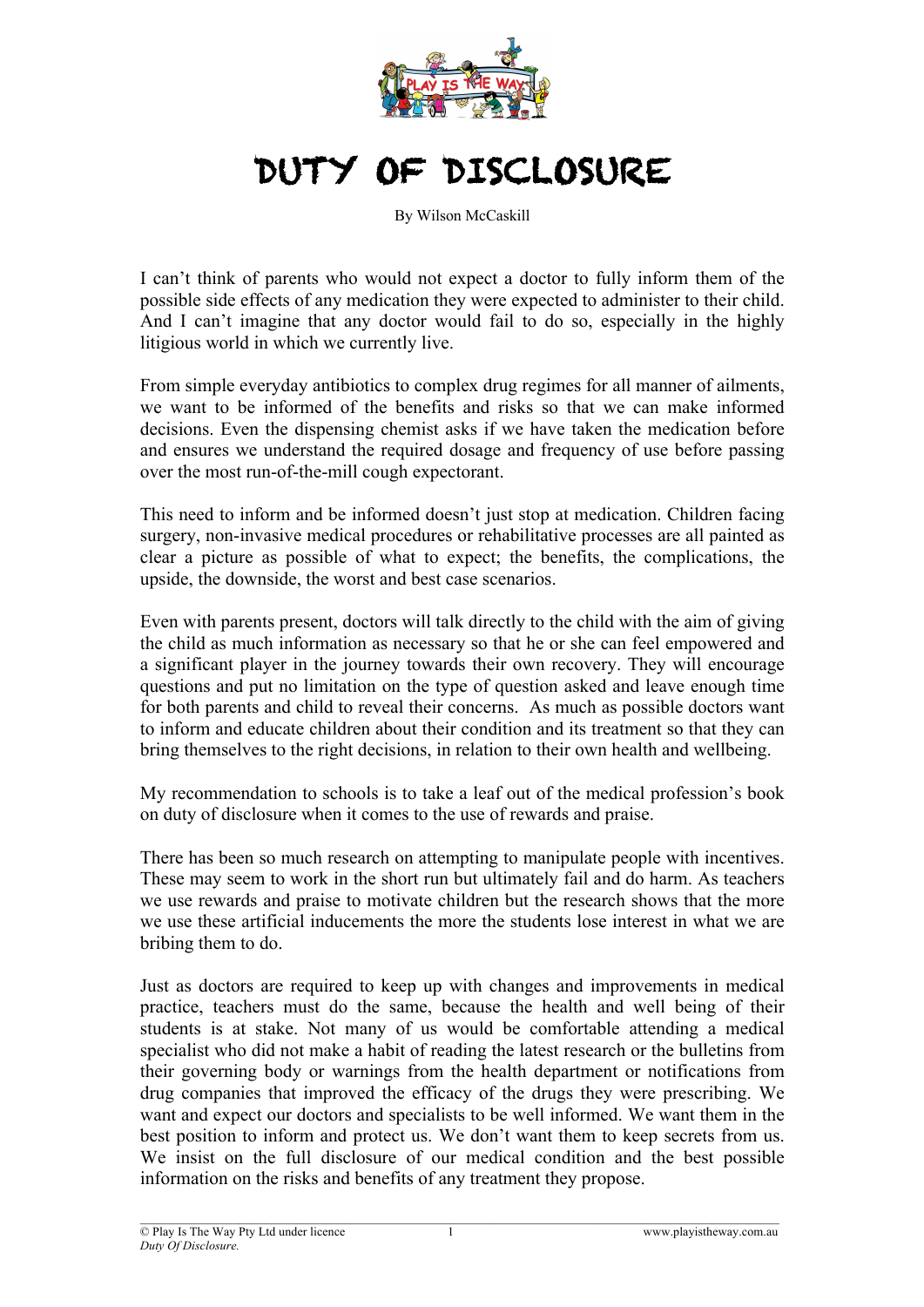

It is here that we fail our children when it comes to praise and rewards. Too many teachers simply aren't up to speed with the research and too many of those who are, are in denial of its implications on teaching practice. Much of this research has been converted into easily digested books that take no more than time and effort to read. The net is littered with information that eludes to this information or directly uses it. From Ted Talks to the education conference down the road, experts and researchers are delivering the findings that make the ignorant use of praise and rewards inexcusable.

My belief is that there are thousands of teachers in hundreds of schools who know that this blind and ill informed adherence to an educational practice, that does not withstand the weight of evidence and research, is causing and has caused lasting damage to our children. So why do they keep doing it? Well, some don't but many are required to follow the behaviour management policy of the school and any deviation from its *carrot and stick* philosophy is unacceptable and will see them off side with their leaders and colleagues. It all too often will see them off side with students and parents as well.

If you are in a situation where you are using reward schemes and charts of one sort or another perhaps the notion of duty of disclosure will help you change your practice.

The first step is to learn more and I have listed some books that will give you all the information you need to validate a change in direction. Armed with that information you will be ready to educate your students.

The next step is the hard bit. You need to fully inform your patients (students) of the short-term benefits for *you* if they go with the reward scheme and what they will get out of it as well – mainly, momentary feel goods. Then you will need to advise them of all the well-documented side effects and the lasting harm that will result from the long-term use of the reward scheme and the many others you will inevitably have to devise to keep them in control. Don't be backward in this area. Your earlier reading will give you much to share and none of it need be your opinion, it can all come from evidence based research.

The conversation might go something like this.

- *Teacher: Girls and boys, you'll be happy to know that I have worked out a way to help you behave appropriately in class and keep you motivated in your learning. Now, I know you have all enjoyed rewards systems before but judging by how disruptive you all were last term I think it is time for something a bit different and a bit more exciting.*
- *Jim: I liked Mrs Fevola's rewards in year 2 the best. (The class rumbles in excited agreeance.)*

*Teacher: And what was that Jim?*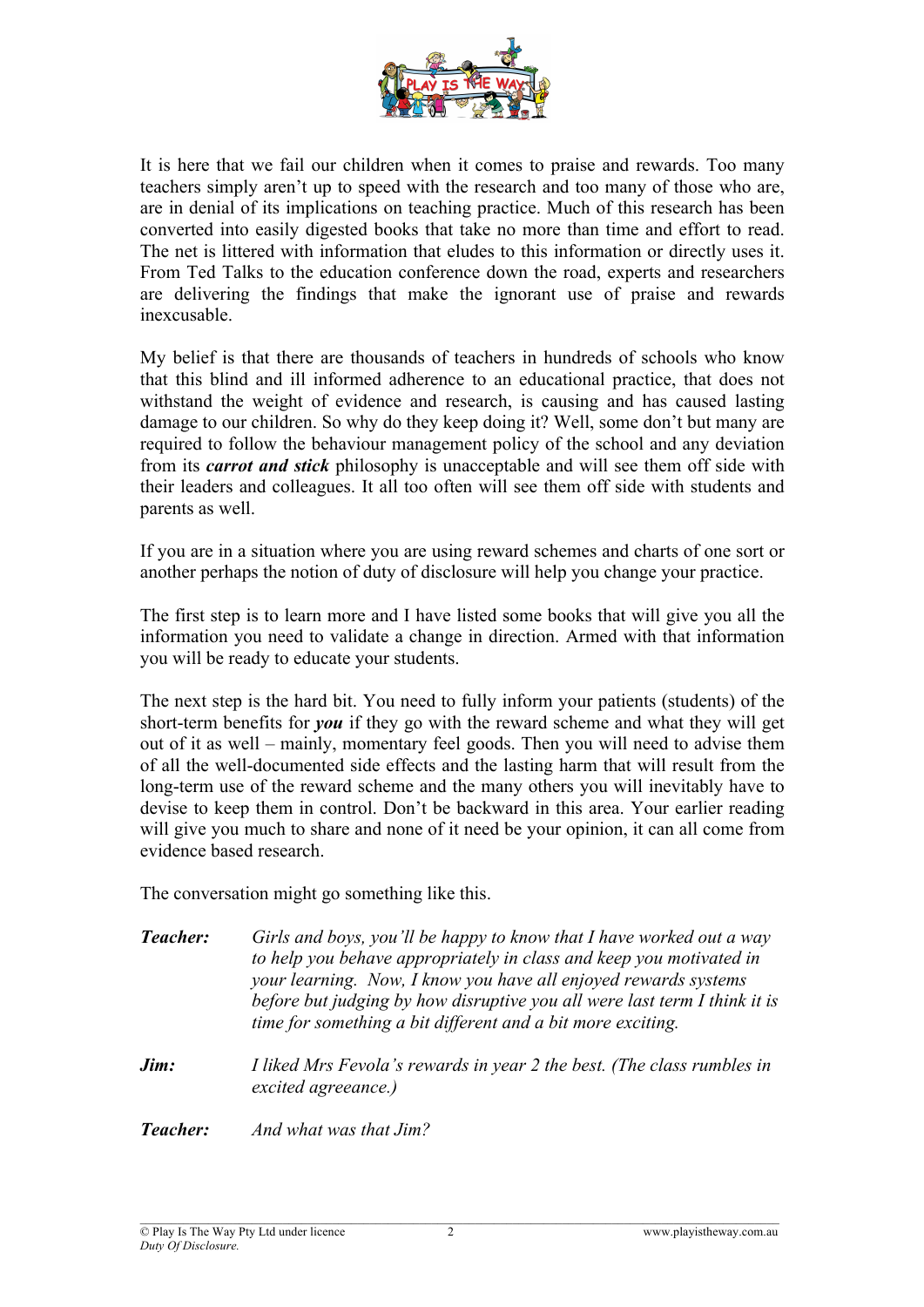

- *Jim: She had a big jar of lollies on her desk and every time you did something she thought was good she would let you go up to the jar and choose a lolly.*
- *Amy: And they were really good lollies! She bought them herself. (The class rumbles with the excitement of fond memories and various students call out the names of the lollies they liked the most.)*
- *Teacher: Well, that was very nice of Mrs Fevola but I don't think she would be allowed to do that now.*
- *Ben: Why not?*
- *Teacher: Because it wouldn't be very good for your health, Ben.*
- *Ben: Its not like we ate lollies all day.*
- *Jim: Yeah, some days I only got one!*
- *Teacher: That's not the point. Think about it everyone. What were you being trained to want all the time?*
- *All: A lolly.*
- *Teacher: Exactly. And by giving you that lolly whenever you did what she wanted you were being trained to want something sweet and nice for pleasing someone. In fact, I'll bet some of you even got a lolly to cheer you up or for changing your mood – would that be right?*
- *All: Yeah!*
- *Teacher: So, can you see why that would be bad for your health?*
- *Tom: Because you'd get the habit of eating stuff that felt good when you were feeling down or upset.*
- *Sue: And you might eat something that tasted good but wasn't good for you every time you thought you had done good because you thought you deserved it.*
- *Teacher: That's right. We are wiser these days and we don't do those kinds of rewards anymore.*
- *Ben: Bummer! (The class laughs in agreement.)*
- *Teacher: Okay everyone please settle down. Now let me explain the reward system that I think people in Year 4 deserve.*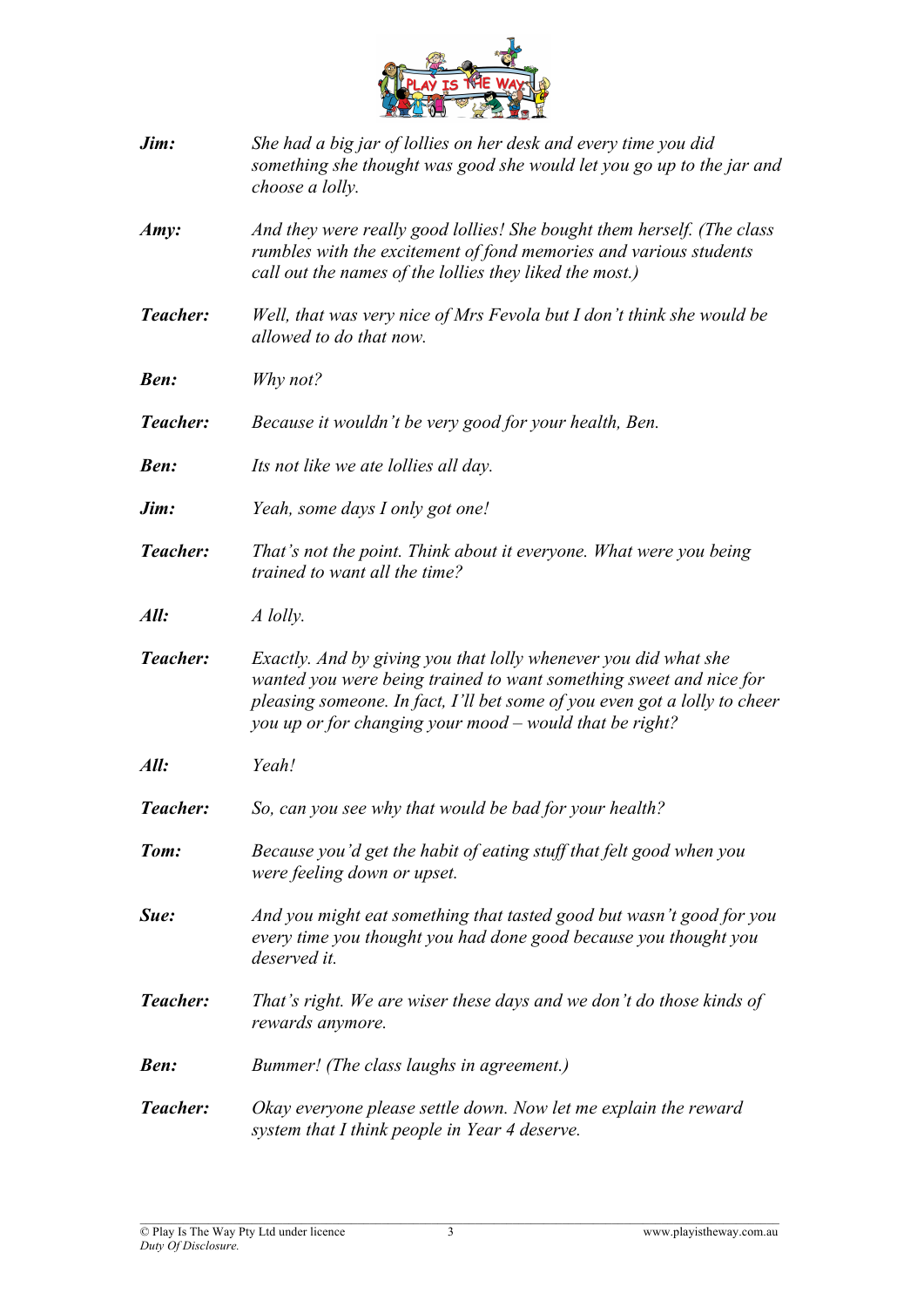

You proceed to detail a tiered rewards system in which students earn points for a range of appropriate general behaviours and effective learning behaviours. It is comprised of 4 levels (bronze, silver, gold and platinum). By earning points students elevate themselves through the levels; earning a ribbon for each level they attain and a badge should they attain the platinum level. Students can pin the ribbons and the badge to their uniform.

You proceed to unfurl a chart that you pin in a prominent position. This will serve to monitor the progress of every student on the journey to platinum status. It is clearly laid out with columns for points leading to each level and a space to write the auspicious day in which in a level was attained.

You show the class the ribbons and the badge and remind them they can be pinned on their uniforms for all to see. You also advise them that you will present their ribbon at school assemblies and those who achieve the platinum badge will have it presented to them by the school Principal.

The students are especially excited when you tell them that parents will be advised when their children are to receive a ribbon or the platinum badge so that they can attend the assembly.

With all this explained you ask if there any remaining questions. There are a few. These clear up points of detail with a couple of questions that capture the interest of everyone. Namely;

- *Jim: Are you the only one who can give us points? Like, can we get points at sport or LOTE or art or for how we behave at recess or lunch?*
- *Teacher: Good question, Jim. I will be explaining this reward system to all the teachers at lunch in the staff room today. I have already explained it to Mr Johnson (Principal) and he thinks it is a very good idea and if it works for our class he thinks he might ask all the teachers to use it. For other teachers it will work like this. Every teacher will carry with them a little roll of sticky dots and if they see you doing something they like they will give you a dot. When you get back to class you just stick that dot alongside your name and that will be the same as putting a tick alongside your name when you are in the class.*
- *Sam: But what happens if the teacher doesn't have their dots with them?*
- *Teacher: I've thought of that. When the siren goes, the teacher will ask you to come to his or her class for you to collect your dot and I will know why you might be a little late because you will have your dot with you…so, don't worry you won't miss out on a dot if you deserve it.*

*Sam: Whew!*

*Ali: (Like the others before her, puts up her hand before being asked to speak) Can people in your class dob you in for a dot?*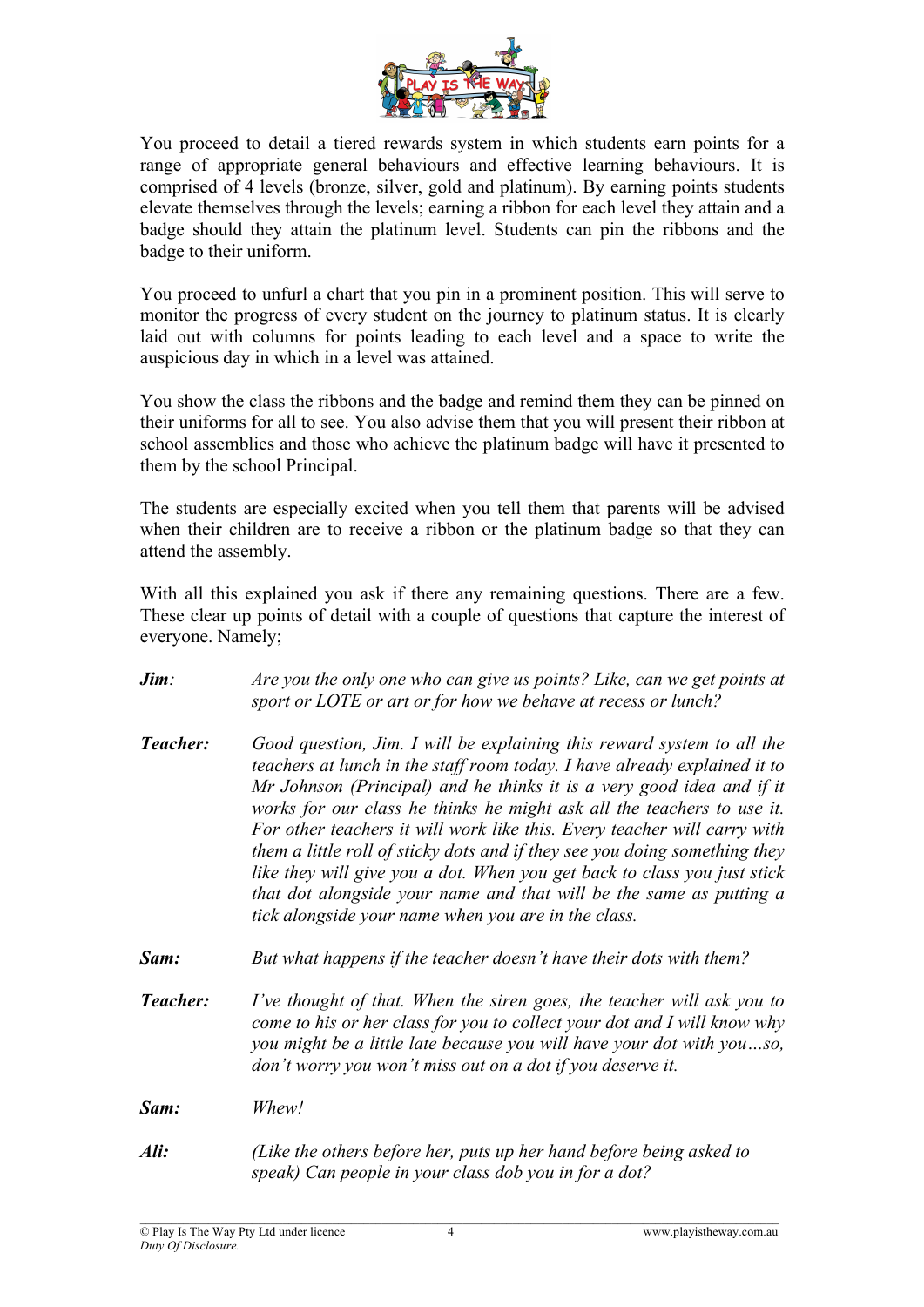

- *Teacher: "Dob you in for a dot." I like the sound of that (the class laughs) it has a good ring to it. I thought about that too and the answer is, no. Would you like to tell me why?*
- *Ali: Eh, because your friends might dob you in even if you hadn't really done anything to deserve one?*
- *Teacher: Yes, that could happen. Can you think of any other reasons? (Bev puts up her hand) Yes, Bev.*
- *Bev: It might like, become a competition between groups of friends to see which group can get the platinum badge first.*
- *Teacher: Right. And for those reasons and others I think it is best if we leave it to teachers to decide who gets points and dots. Everyone agree?*
- *All: Yeeeesss.*
- *Teacher: Good. Now that you all understand how our reward system works it is time to for me share something else with you. Before I do, can I ask you to put up your hand if you think this reward system will be good for our class?*

*(Everyone puts up his or her hand.)*

*Thank you. Now, put up your hand if you would like the system to start today…to start right away?*

*(Again, everyone puts up his or her hand.)* 

*Now, I'm going to ask both questions again in a little while after I have told you a bit more about this reward system, well about all reward systems really, to see if any of you have changed your minds.* 

*What I'm going to tell you is not my opinion but what scientists who work in the field of brain science and human behaviour have discovered through research. It's pretty important stuff and I hope you will think about this scientific research carefully.*

*However, before I share this research with you I have to tell you that praise, and you all know what that is, and rewards are closely connected. You see praise is what we call verbal rewards. They are the words we give you; unlike rewards, which are the things, we give you. A big similarity between both is that they are given to you by someone who has the power to decide if you deserve them or not.*

*So, rewards are both the words and the things we give you, after you have done something we think deserves one or the other or both.*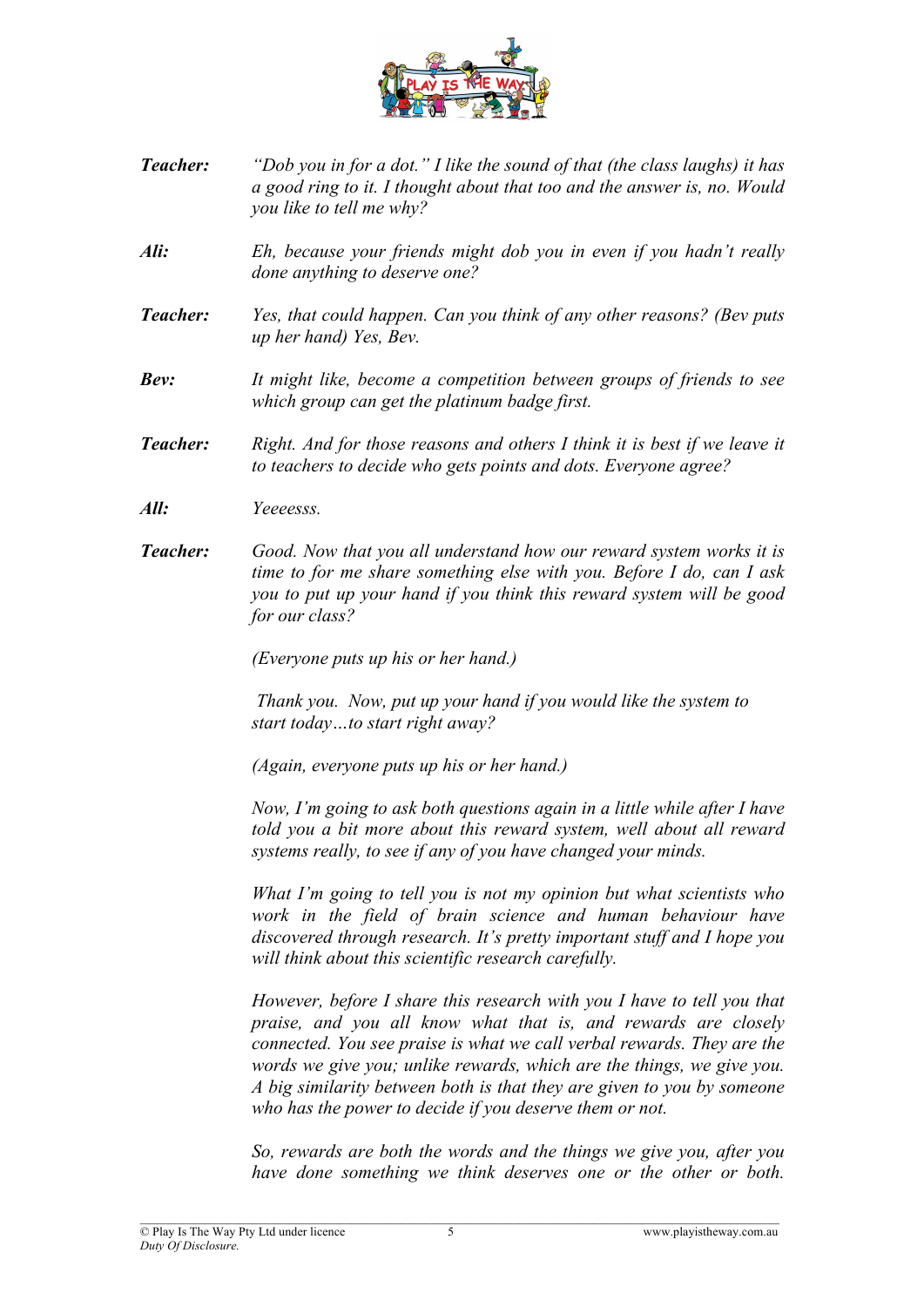

*Actually, anytime we give you something we usually give you a verbal reward as well.*

- *Jim: Like a double whammy – except you can get a verbal reward without a "thing" reward as well.*
- *Teacher: Correct Jim. Okay, here is the first piece of research I would like you to consider. A person who grows up getting rewards too frequently will not develop persistence because they give up and stop trying when the rewards disappear or don't come quickly enough.*

*The research also proves that the more you reward someone for doing something, the less interest that person will have in whatever he or she was rewarded to do.*

- *Ali: So, if you get rewarded all the time for doing things you like doing it can actually turn you off those things?*
- *Teacher: Well, it is a little harder to turn you off something you like and easier to really turn you off something you already don't like or find difficult – but, yes rewards can turn you off something you like.*
- *Rob: I gave up soccer because everyone kept saying I was great at it when I knew I wasn't. They were just trying to make me feel good because deep down they knew I sucked at soccer.*
- *Teacher: Did you actually like soccer?*
- *Rob: Yeah, but I just got sick of seeing that liking it wasn't enough, you had to be good at it too. That's why everyone kept lying to me, because they knew I wasn't good enough…so I quit.*
- *Teacher: Well, the research shows that the more we think you are falling behind the more we drown you in praise and rewards.*
- *Rob: Yeah, tell me about it!*

*(An uncomfortable pause)*

- *Teacher: The research also tells us that giving you lots of rewards sets your brain up to want the feel good chemicals that get released when you get a reward. Your brain starts to want those chemicals all the time - it starts to get addicted to those chemicals and turns you into a praise and reward junkie! Somebody tell us what a junkie is, please?*
- *Sam: A drug addict. So, why would you quit something where you're getting lots of rewards for doing it.*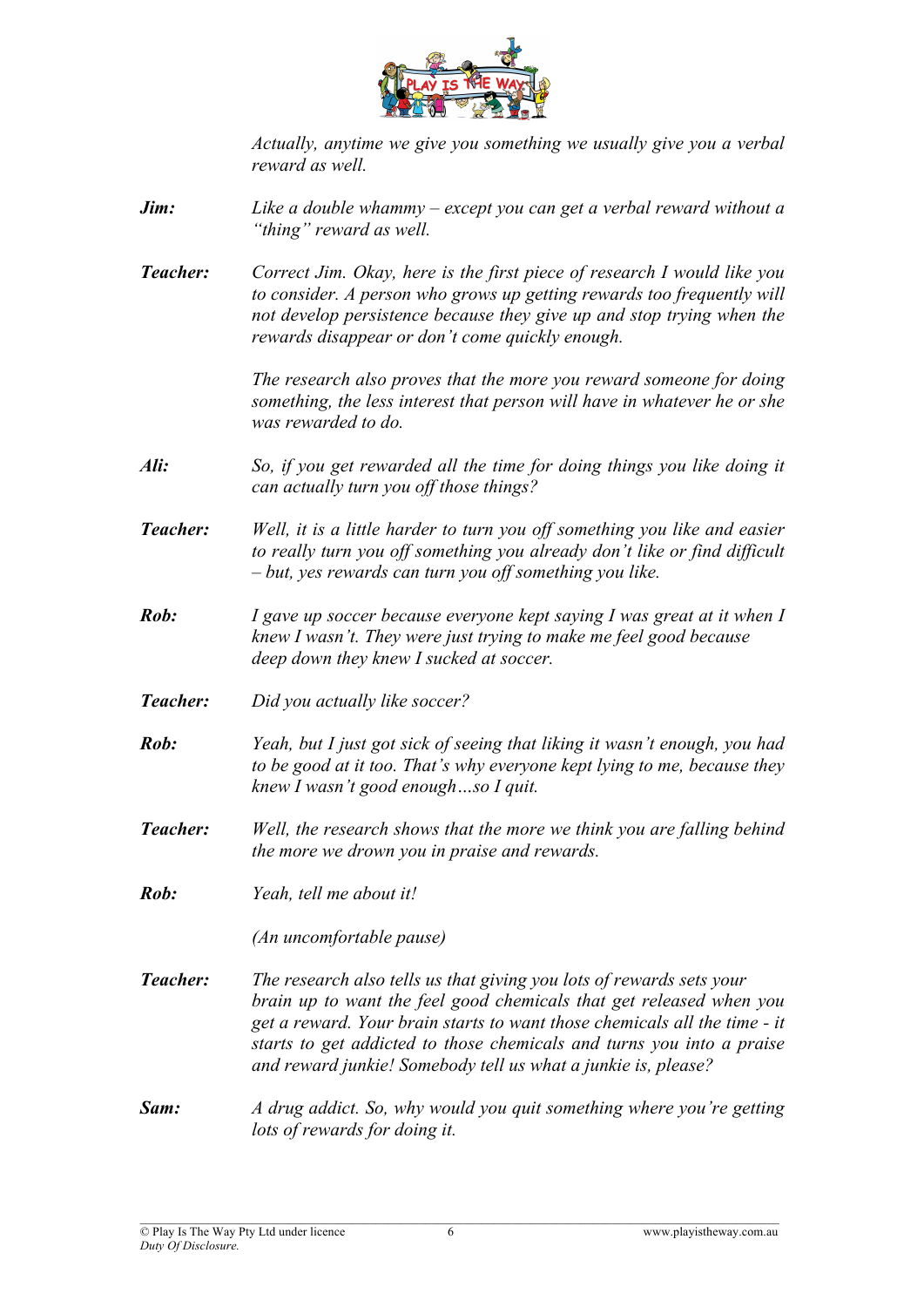

- *Teacher: Because like all addicts you need more and more of the drug to get the same feel good and that takes more and more effort. Also, most reward systems make it easy to get rewards when you start and harder as you go along. Addicts are always looking for another dealer who can give them a better deal. Students are always looking for a better reward system or better rewards - and teachers are always trying to find a way to satisfy them.*
- *Bev: Like we need a lot more points for a gold ribbon than a bronze ribbon?*
- *Teacher: That's right.*
- *Jim: But, if the rewards are slowly making you lose interest in what you have to do to get them, then it is going to be harder to keep trying to get rewards.*
- *Teacher: Which is why we keep looking for different or better reward systems. Have you noticed that whatever system we start at the beginning of the year gets changed half way through the year.*
- *Rob: (With a laugh in his voice) Only because it doesn't work anymore. It suckers us in for a while but then we get used to it and we see that everyone gets the reward sooner or later, so no big deal and its not a thrill anymore – it gets boring.*
- *Teacher: You mean the reward doesn't motivate you anymore? (Rob nods) The scientists tell us that rewards do work in the short term because everyone has a price. In other words we can get anyone to do anything if we are willing to make it worth their while.*

*Not only that, students who are encouraged to think about rewards, points, stickers, badges, etc become less creative. They don't explore ideas or take chances because if they do they might make mistakes and people don't get rewards for making mistakes. They play safe and only do what's enough to get the reward.*

*Here are some other side effects of too much praise and rewards.*

*They can make people more competitive and more interested in putting each other down.* 

*You might find yourself complaining about the rewards that people are given because you don't think they should have got them.* 

*You might find yourself getting upset because you didn't get the reward you think you deserved.* 

*You might find yourself disliking your friend because he or she gets rewards more easily and more frequently than you.*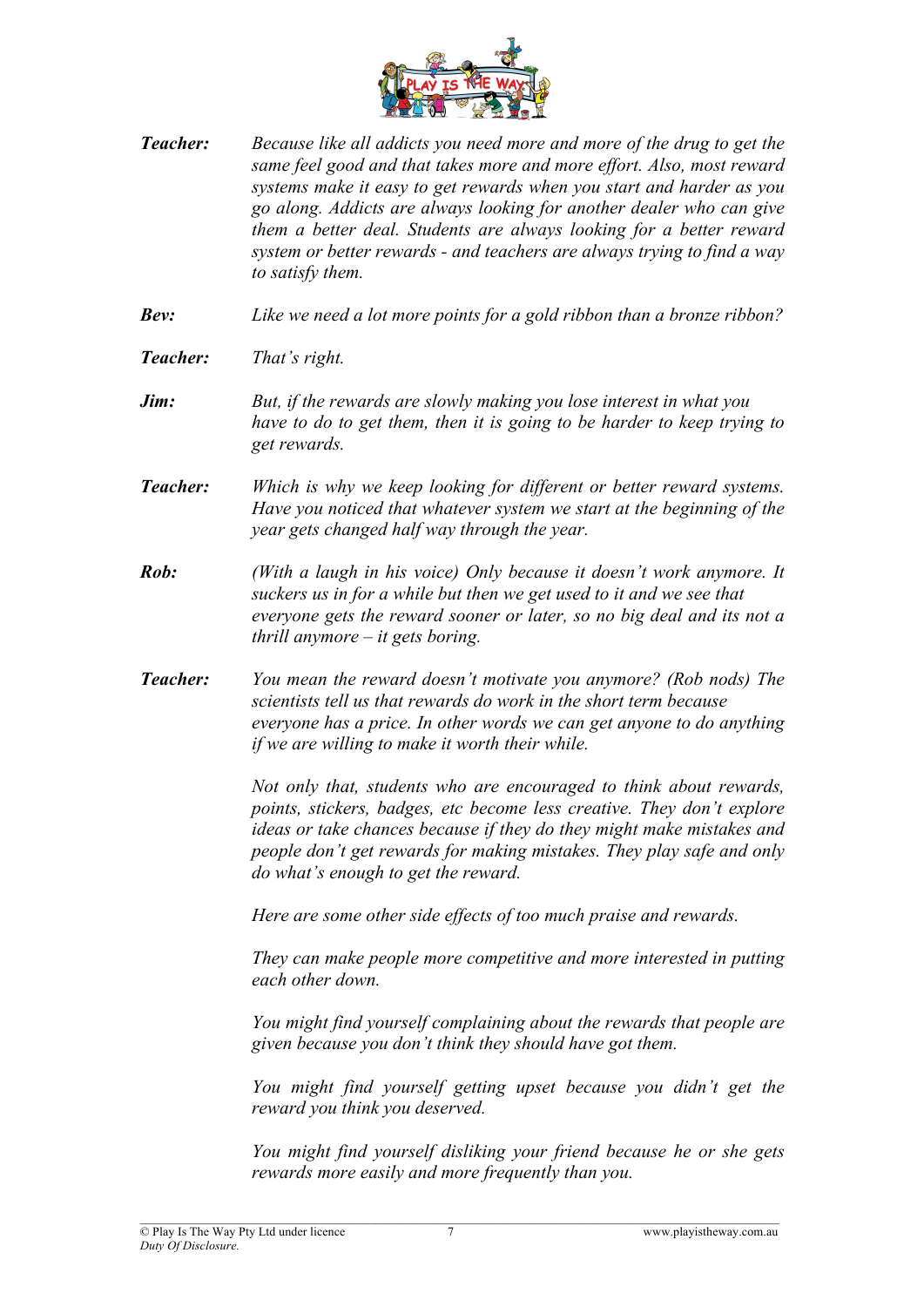

*You might find yourself feeling constantly worried because you don't think you will ever be good enough to get to the top of the rewards pile.* 

*You might find yourself scared that at some point people are going to laugh at you or pick on you because you don't have enough points or ribbons or stickers etc.* 

*You might find yourself getting so hungry for rewards that you will do anything to get them.* 

*You might find that your friendship group changes because people only want to be with people at the same level in the reward system.* 

*You might find yourself thinking that you are superior to others because you have so many rewards or you might see yourself as inferior to others because you have so few rewards.* 

*You might find that your class becomes a place of rewards winners and rewards losers – of haves and have-nots.*

*Now Rob, tell me what you think we, the teachers, will be worried about if someone starts to fall behind in the reward system?* 

- *Rob: That they will be left out or picked on by the others in the class.*
- *Teacher: And what do you think teachers will do to try and stop that happening to him or her?*
- *Rob: Make it easier for that person to get a reward so that they can keep up.*
- *Teacher: And do you think that person will know that we are doing that?*
- *Rob: Well I did at soccer!*
- *Teacher: And do you think the others in the class will know?*
- *Rob: They're not stupid are they?!*
- *Teacher: And if that did happen what do you think you would do, Ali? Would you say nothing or would you see it as unfair and say something?*
- *Ali: I would say something because it is unfair.*
- *Teacher: What about you, Ben?*
- *Ben: I reckon it would be a kind thing to do and say nothing.*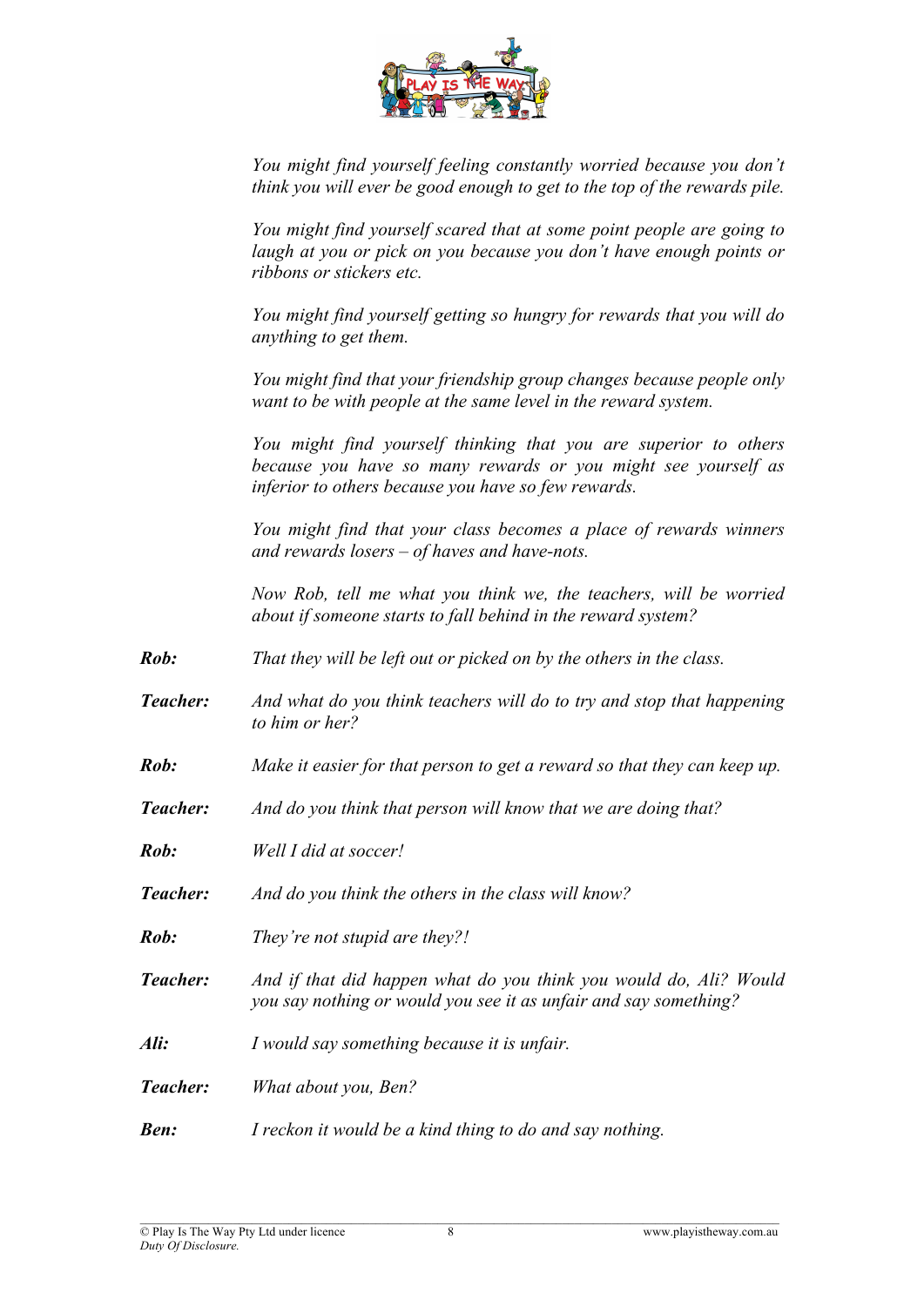

- *Amy: Then why not just make it really easy for that person to get the top reward? Give them the platinum badge quickly so that they can have it before anyone else. That would be really kind.*
- *Ben: No it wouldn't. It would be embarrassing because he hasn't earned it.*
- *Amy: Don't you get it Ben? He will never earn it because he is a loser. He doesn't have what it takes, so if you are going to cheat and give him easy points then you might as well go all the way and give him the best reward.*
- *Bev: I agree. If you're good enough, you get points or rewards or whatever and if you're not, you don't.*
- *Jim: Well I think it should be a choice. If you want to join the reward system then you can and if you don't you don't have to.*
- *Teacher: Sorry Jim, I have to step in here. The system will have to be for everyone. Everyone is either in our out It will simply be too difficult to do it any other way. However, I am willing to put it to a class vote.*

*(Another troubled pause)*

*Boys and girls, it is important to remember that every teacher you come into contact with will use our rewards system every minute of every day. Although it will take a lot of points to get to the platinum badge you will have lots of opportunities to earn those points and getting each ribbon is something you can be proud of. All of you I hope will get to the platinum level and get the badge. This will mean everyone in the school can look up to you. I know that all the teachers will be very proud of you, as will your Mums, Dads or Carers.* 

*Before we take a vote on whether or not we will use this reward system we will have a few minutes quite time for everyone to think carefully about everything that has been said. Think really carefully about the research I have shared with you and what it means to your personal development in this class and school.* 

*Now, I have a little surprise before we go to quiet time. Rob, would you come out please and open this envelope and read the note inside. (Rob plods out and does so. The class waits expectantly).*

*Rob: In this year 4 trial rewards system, any student who reaches the Platinum level by the end of 2 terms will receive the platinum badge and 4 free movie tickets with complimentary popcorn and a drink to see the movie of their choice at any Hoyts cinema complex.*

> *(The class breaks into spontaneous applause and excited rapid chattering)*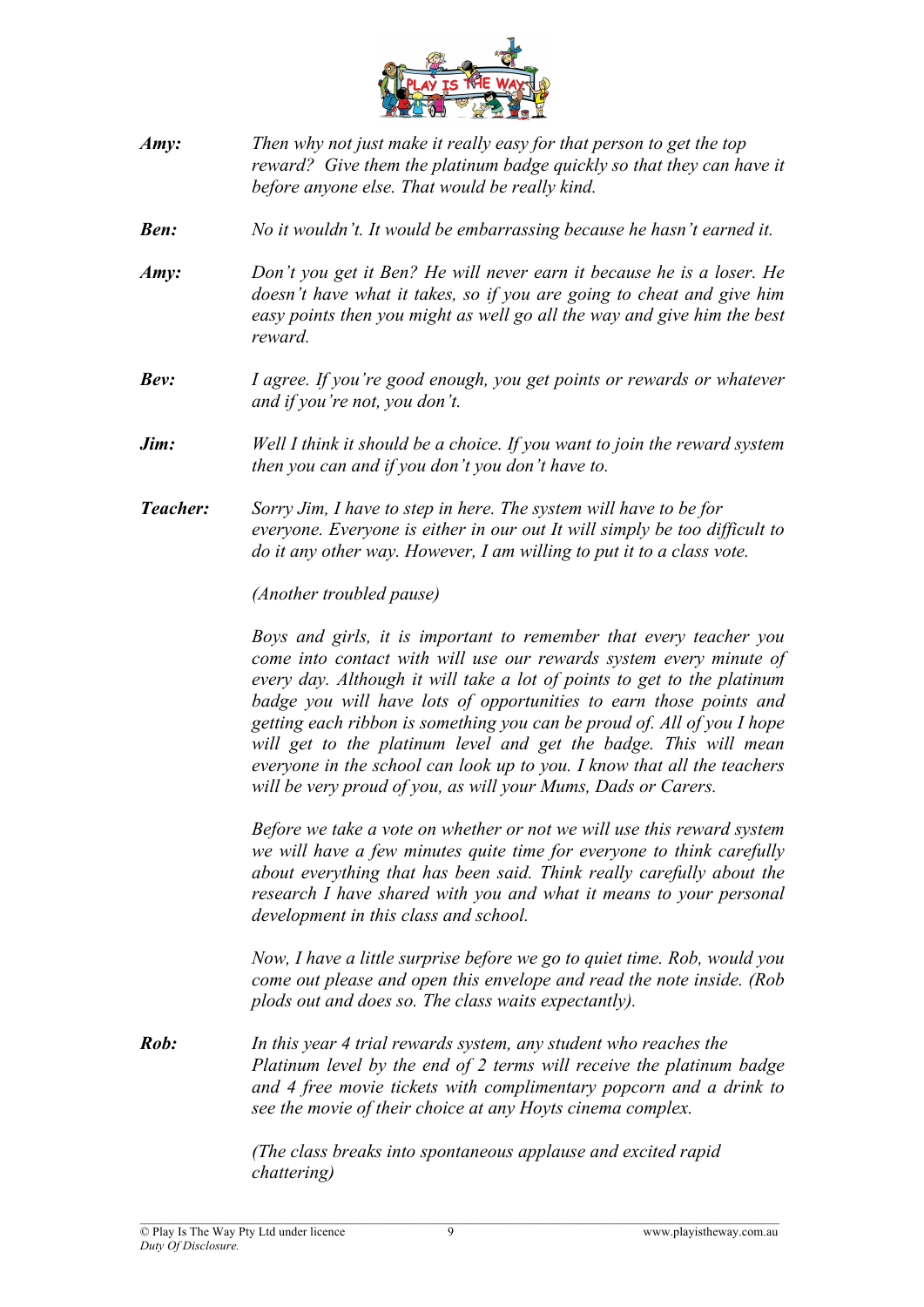

*Teacher: Even more to think about boys and girls. Okay, can I ask you to please settle down and take some quiet time to reflect on everything we have discussed.*

*(A couple of minutes pass)*

*Right, let's take the vote by asking the questions I asked before. Please put up your hand if you think this reward system will be good for our class.*

*(The entire class puts up their hand)*

*Please put up your hand if you would like the system to start today…to start right away.* 

*(The entire class puts up their hand)*

*Well, we will start straight away. I'm giving everyone 2 points for the excellent and amazing way you have conducted yourselves during this discussion and I have been really impressed by everyone putting up their hands before speaking. You have all been terrific and I am going to tell all the teachers at my lunchtime meeting just how brilliant you have all been. Mr Johnson will be very proud of you I'm sure and I reckon he would want to give you all 3 points not 2!*

*(The class breaks into cheering and rushes chaotically to the chart to be the first to put their points up. Sadly they lapped up every unnecessary superlative that was used and in their externally manipulated excitement are about to behave in a way that will get some into trouble. Others, quick enough to see what was happening and smart enough to realise that an opportunity for additional points had presented itself, hung back and would, in due course, get points for not rushing and be highlighted as a positive example for others.*

*Rob was already wishing he had not voted for the reward system and hating himself for not being able to do so.)* 

Even after sharing the research the students voted unanimously to start the reward system. This is not surprising as their brains, after 5 years of exposure and immersion in continuous reward systems, have been set up for an actual chemical need. Sensing the possibility of all the feel goods that might come with each reward and anticipating the sensations they would experience when they receive ribbons and the high that would envelop them if they achieved the platinum badge, they simply couldn't stop themselves voting in favour of the system.

Even those with reservations were lured into voting for the system by the promise of a reward that triggered excitement and anticipation. Rob's previous experiences at